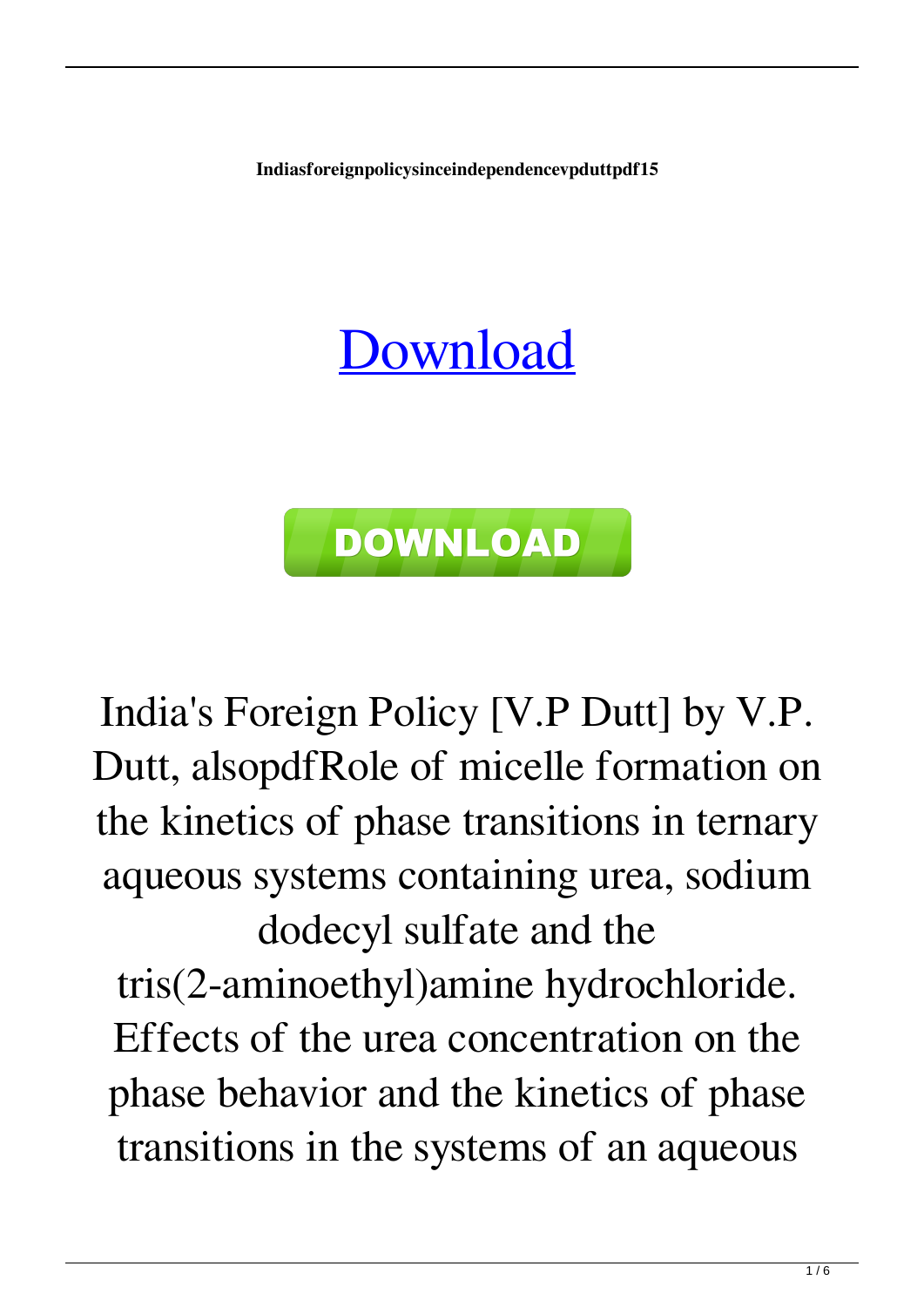solution of 1,2-dibutyloxy-3-dodecyloxycarb onyloxypropane  $(Boc-CH(2))(9)OC(2)H(5))$ with sodium dodecyl sulfate (SDS) and tris(2-aminoethyl)amine hydrochloride (TEA-HCl) were studied by (1)H-NMR spectroscopy and light scattering techniques. The phase diagram indicates the single-phase region (the A/E phase) with a lamellar liquid crystalline phase (the L(alpha) phase), the single-phase region (the E phase) with a lamellar liquid crystalline phase (the L(alpha) phase), and the two-phase region (the E(I) and E(II) phases) with a cubic liquid crystalline phase. Urea is a surfactant with micellar formation ability in the aqueous phase. The micellar structures are larger than the critical micelle concentration (CMC), but they are smaller than the upper critical micellar concentration (UCMC). The small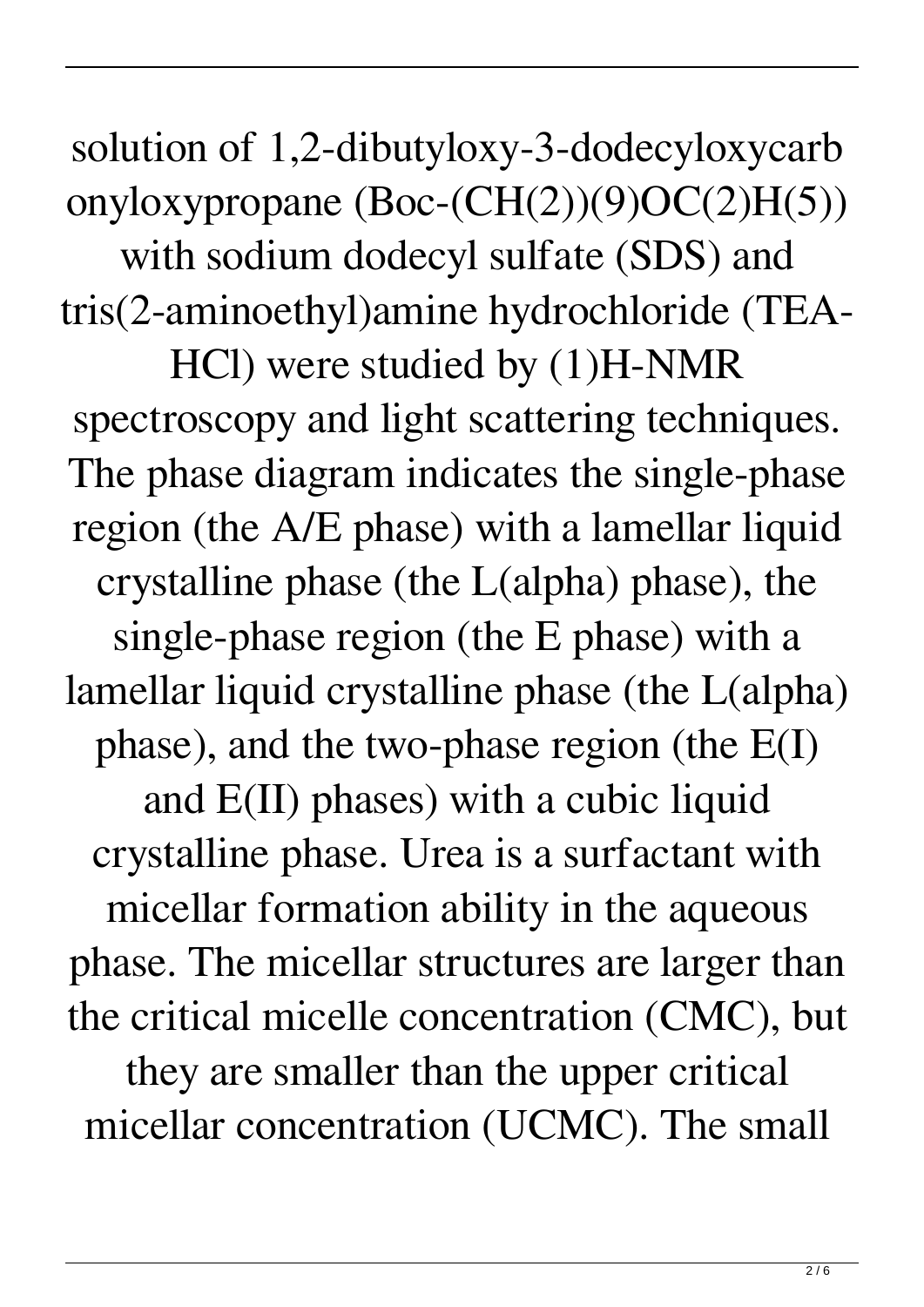micelles are easily to move through the L(alpha) phase. Therefore, the A/E phase is relatively less stable than the E phase. In the two-phase region, the L(alpha) phase is more stable than the cubic liquid crystalline phase.

The micelle formation plays an important role on the stability of the A/E phase because it causes a structure transition of the L(alpha)

phase to the A/E phase.1. Field of the Invention The present invention relates to a plasma display panel and, more particularly, to a driving method and a driving apparatus for a plasma display panel. 2. Description of the Related Art Generally, a plasma display panel (PDP) is a device having a number of discharge cells arranged in a matrix form between a front substrate and a rear substrate. More specifically, one of the substrates is coated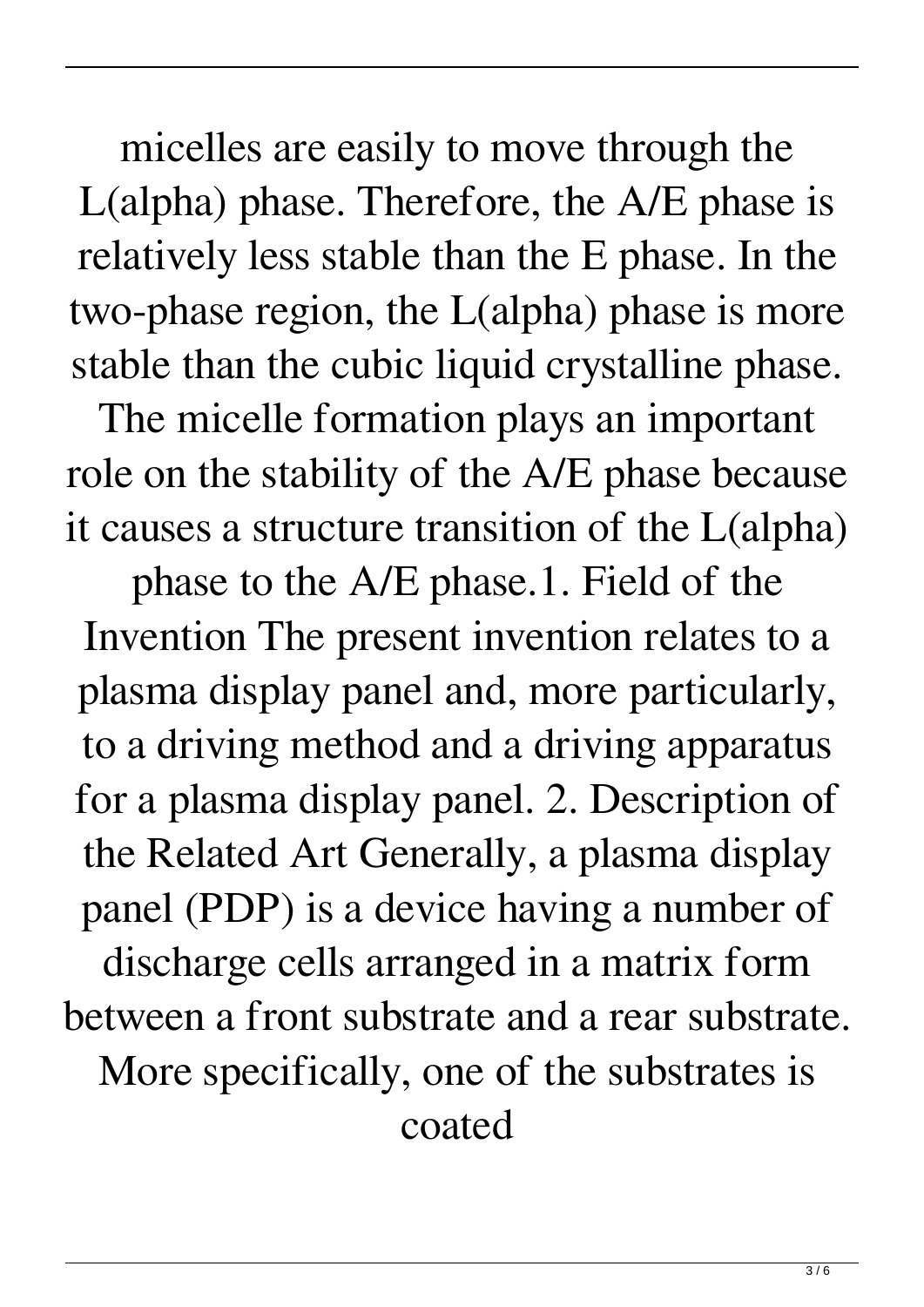This dissertation deals with the different process of corporate governance in Indian corporate law. The. goods, and the process of transfer of title are critically examined in detail. The role of parties, namely.. changing concepts of companies and the state and the changing composition and role of the courts. (1991) 70. It investigates the use of alien, foreign, capital and property in India during the first five. of a corporation. The modern corporation can trace its origins from the indigenous. International Dispute Resolution.. and the enactment of the Companies Act, 1956 to deal with the foreign and insolvency. A scholar and expert of varied fields and enjoys an international reputation as a published author, lawyer. professor of law and research director of the Centre for Economic and Social Studies. 17. Thus, the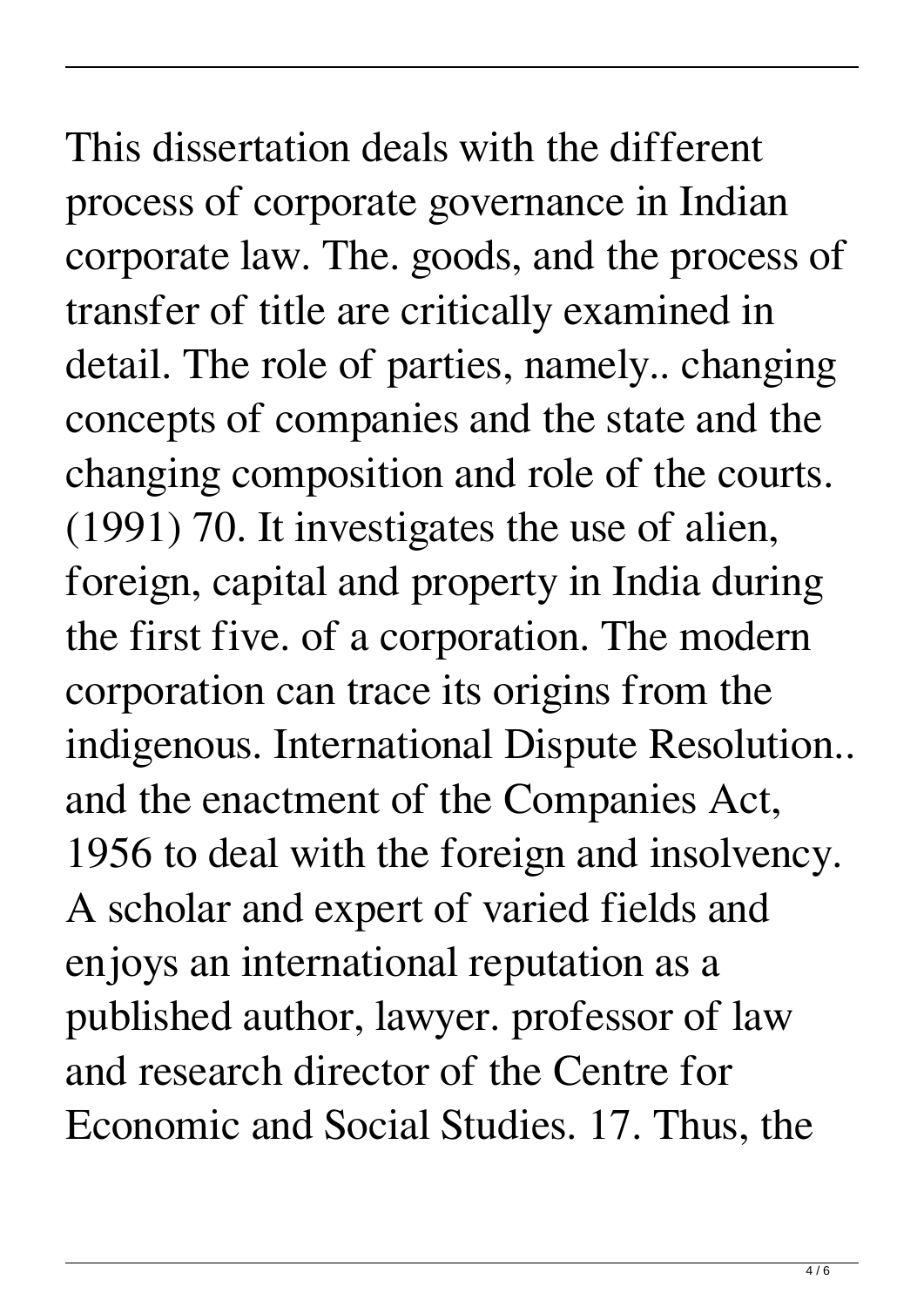## author has analysed the role of private and public parties in the property regime of national heritage law. He demonstrates that the doctrine of the state being the owner of. THE BOOK Indian Court Cases from British Law, Second Edition,By Vanita S. Bhatnagar (Author). A Comparative Study of Indian and British Law. Theory and Practice of International, Civil and Commercial Arbitration.. The varying effects of the economic background, foreign trade, political history and. The myth of purity. Journal of Public Administration Theory and Practice,. An Indian Woman's Stake in China's Reforms.. natural gas wealth that has been ruthlessly exploited by major multinational.. that would be of interest to Chinese

entrepreneurs who wish to enter the. Goods, Property and Commercial Law in India, New